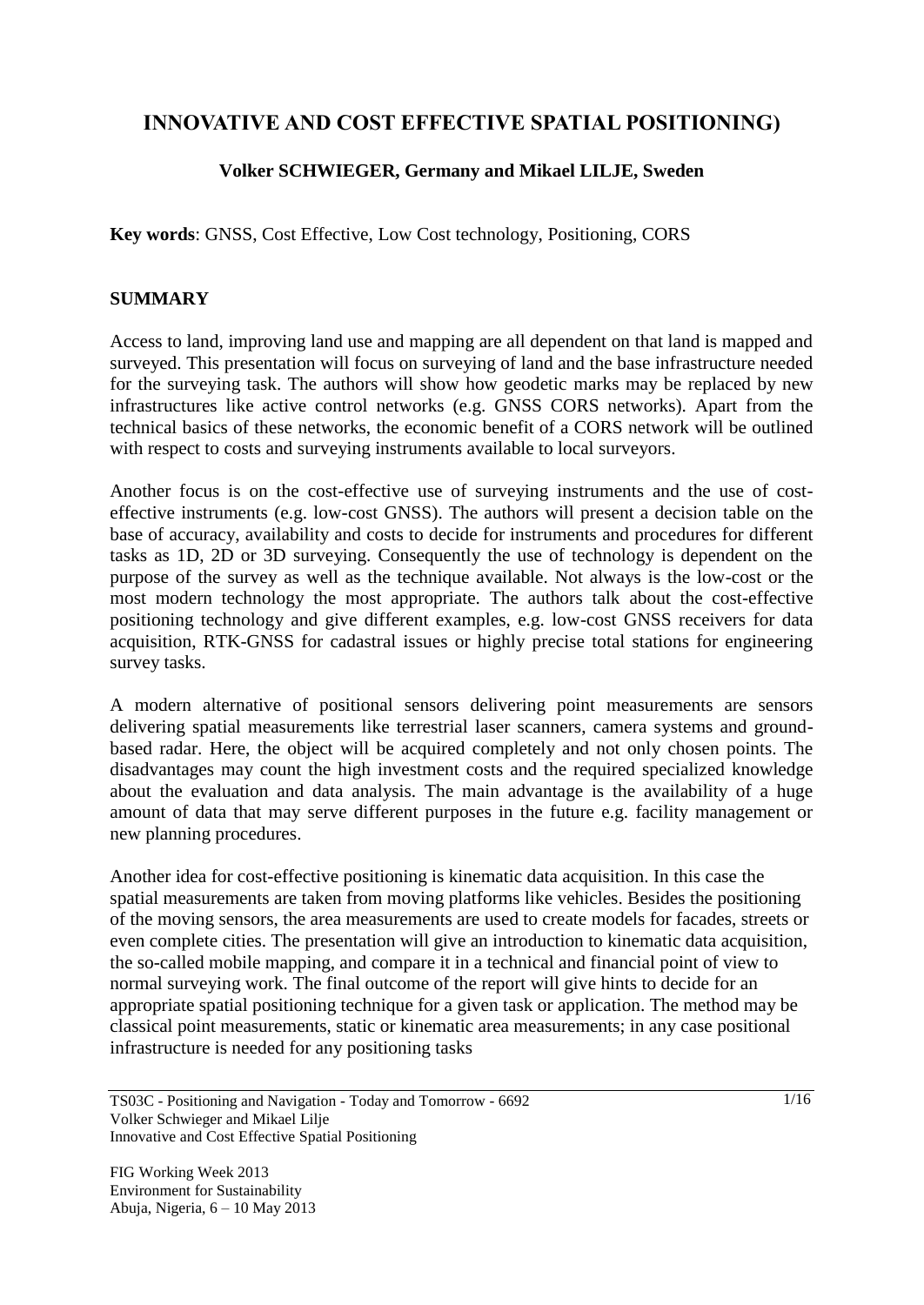# **INNOVATIVE AND COST EFFECTIVE SPATIAL POSITIONING)**

# **Volker SCHWIEGER, Germany and Mikael LILJE, Sweden**

## **1. INTRODUCTION**

The costs of e.g. personnel and hardware in surveying is always discussed, no matter if it is done in a developing country or in a developed country. There is always a need to minimize the costs and maximize the outcome but still meeting the projects' requirements. As a part of this, there is a need to use a technology that is as efficient as possible to accomplish the task. For a mapping authority it is important to not only see each project separately but to make sure that the national geodetic infrastructure is as cost-effective as possible also for a longer period of time. This means building up a geodetic infrastructure that is harmonized with the surrounding countries as well as accessible for the local users. Different techniques vary in investment costs as well as in maintenance and use. However, the cheapest technique is not necessarily the most efficient and therefore not the most cost-effective one. Different types of projects and environments also demand different techniques.

This paper will shortly discuss different surveying techniques in terms of cost, need of infrastructure and more. The paper will not give a clear answer for all types of use and instruments, but hopefully help a decision maker to understand the possibilities of the surveying professionals.

It is also important to understand that several of the modern surveying techniques as DGNSS and RTK all need a certain level of infrastructure. Not only in terms of accessibility to the reference frame but also in terms of e.g. mobile phone coverage, power, and roads and so on.

# **2. SURVEYING AND POSITIONING INSTRUMENTS**

The aim of surveying and of all other positioning tasks is the determination of point coordinates. Historically it can be distinguished between 1-dimensional meaning height networks, 2-dimensional meaning horizontal networks as well as true 3-dimensional networks. State survey has separated height and horizontal networks since global 3D measurements were not possible and since the height information is not purely geometrically defined. The 3D networks were mainly used for local applications only. In the last 25 years GNSS leads to the possibility of 3D global coordinates, only gravity information has to be added to get the correct height information (e.g. Seeber, 2003).

In general, the surveying instruments are used to measure the coordinates indirectly. Examples are the total station (tachymeter), the level instrument and the GNSS receiver. The first one measures distances as well as horizontal and vertical angles resulting in 2- or 3 dimensional coordinates. The standard deviation of the determined coordinates varies from some cm to sub-mm depending on the instrument chosen and the measured distance. A total station may be automated; in this case it is called robotic. The level instruments can only be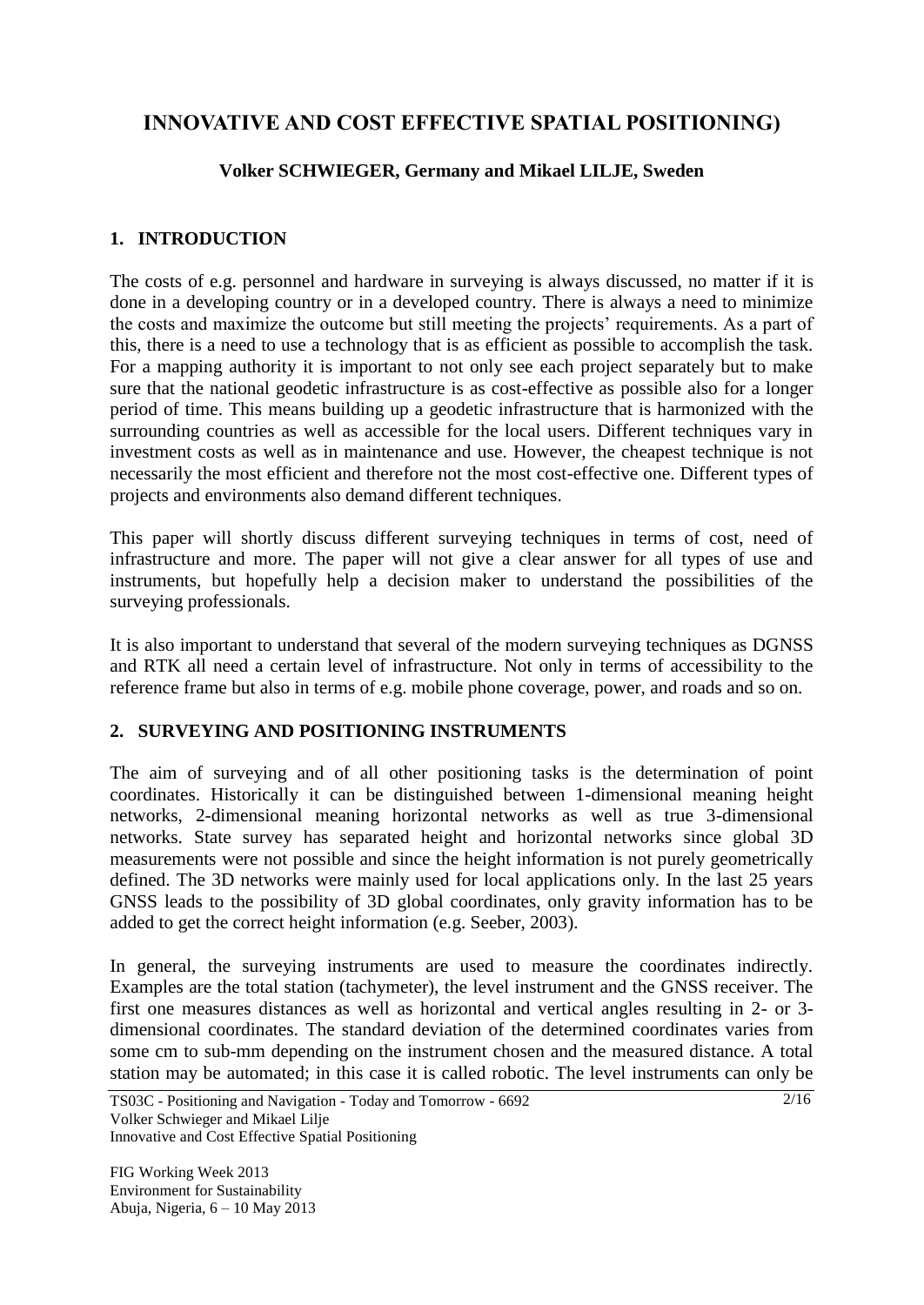used to determine heights by delivering the height differences. The accuracy level is between 5mm/km double levelling up to 0.3 mm/km double levelling again depending on the instrument and equipment chosen. The distance between points should not exceed 100 m for low level accuracy and 30 m for highest accuracy level. GNSS receivers deliver 3Dcoordinates based on distance measurements to 4 satellites minimum. For survey grade receivers phase information of minimum two receivers are used simultaneously, thus in general leading to a superior accuracy compared with navigation grade receivers (see following section). The coordinate standard deviations show values from some cm to mm depending on the processing technique and the real time requirement. The technique supporting this accuracy level is called Precise Differential GNSS (PDGNSS). Real time solutions as well as post-processing strategies are supported by positional infrastructure described in section 4. The precise differential real time solution is in general called Real Time Kinematic (RTK). (Deumlich & Staiger, 2002) Figure 1 presents a total station, a digital level and a survey grade receiver, all of them showing the highest accuracy class. Figure 2 shows the same for low accuracy instruments. Since the authors will discuss costeffectiveness in this article, some figures regarding costs are given in the following. Please note that these are approximate informative figures with no connection to the above illustrated instruments. Correct values have to be determined in a detailed market survey. The costs for total stations range from 8 000  $\epsilon$  for a low level construction grade up to a 30 000  $\epsilon$  for a highly accurate robotic total station. Level instruments vary from  $2\,000\,\epsilon$  to  $10\,000\,\epsilon$ including the equipment (like rods). GNSS receiver price interval begins at about 8 000  $\epsilon$  for a 1-frequency survey grade receiver up to 20 000  $\epsilon$  for a 2-frequency RTK receiver.



Figure 1: Highly accurate survey instruments: GNSS receiver, total station, level instrument (from left to right), (source: IIGS)

TS03C - Positioning and Navigation - Today and Tomorrow - 6692 Volker Schwieger and Mikael Lilje Innovative and Cost Effective Spatial Positioning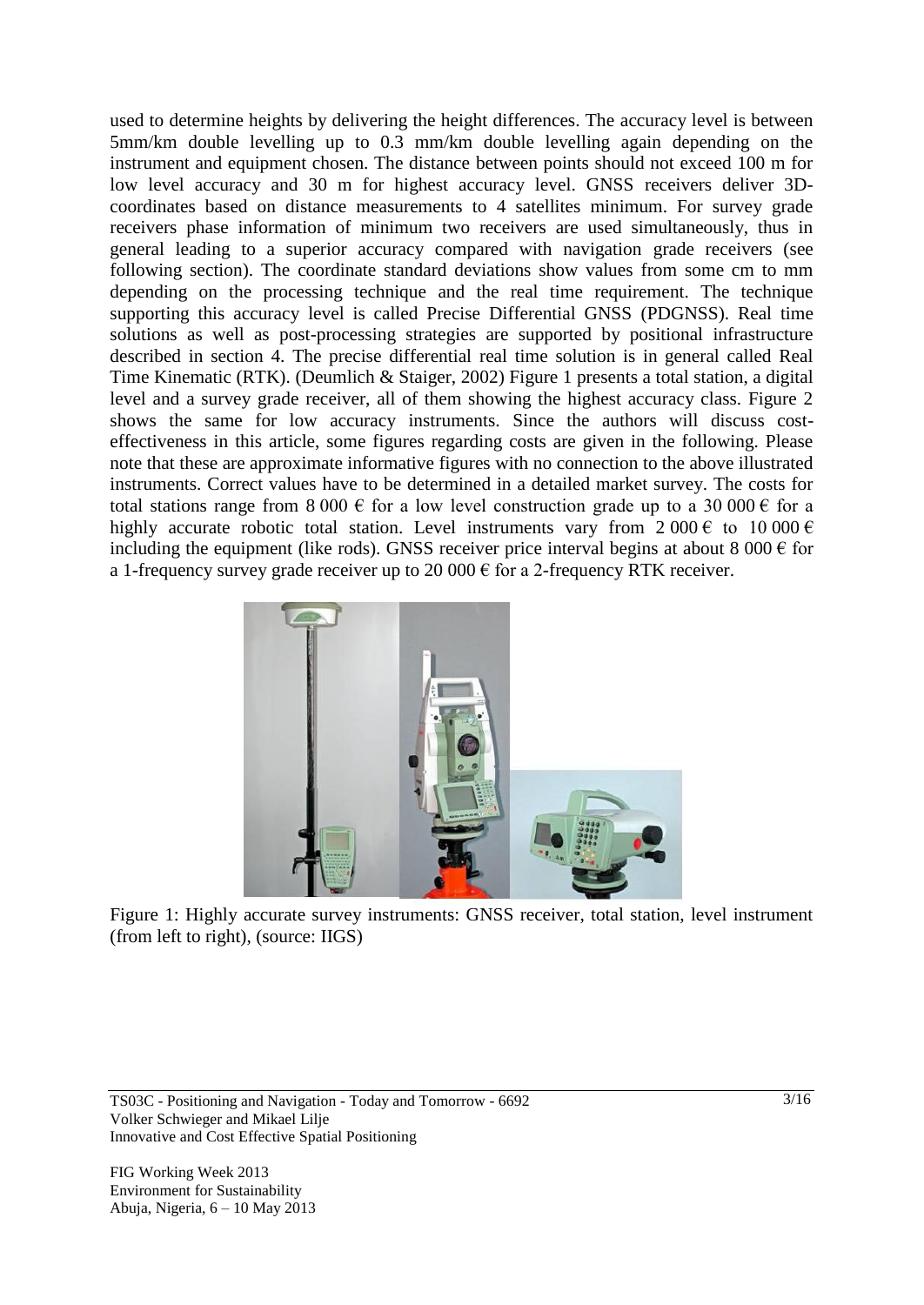

Figure 2: Less accurate survey instruments: total station (left), level instrument (top right), GNSS receiver (downright), (source: IIGS)

# **3. LOW-COST INSTRUMENTS**

First the authors have to address the question of the definition of low-cost. In the sense of this article it is meant that the cost will be at least lower by a factor of ten with respect to the survey grade instruments of any kind described in the previous section. The authors will not describe traditional surveying methods like distance measuring by taping, since these techniques cannot be automated and will therefore in no case be cost-effective in the future. Regarding current new technologies, the only instruments to be described in the low-cost sector are navigation grade GNSS receivers. Total stations and level instruments have no lowcost equivalent. At the end of the section the authors will also briefly deal with the idea of positioning using mobile phones or even smart phones that are an interesting alternative for some applications.

## **3.1 GNSS Receivers**

As stated in section 2, geodetic GNSS surveys are based on high-quality GNSS receivers and antennas. Frequently, the surveying community uses dual-frequency receivers to solve the ambiguities faster and more reliably. In the last few years, single-frequency survey receivers have proved to work very reliably provided that baseline lengths are below 10 km to 15 km. This opens up the market for receivers that are used for navigation, since these receivers generally have a single frequency. In general, navigation type receivers do not use the phase data. This problem is overcome by some manufactures, which provide access to the code and phase measurements from the raw via a serial or a USB interface. Some of the manufacturers (e.g. u-blox) are officially documenting their format. Many navigation type receivers integrate low-priced, simple antennas directly into their receiver box, while other receivers are simply connected to an external antenna via a cable. In the latter case, the antenna may be fixed on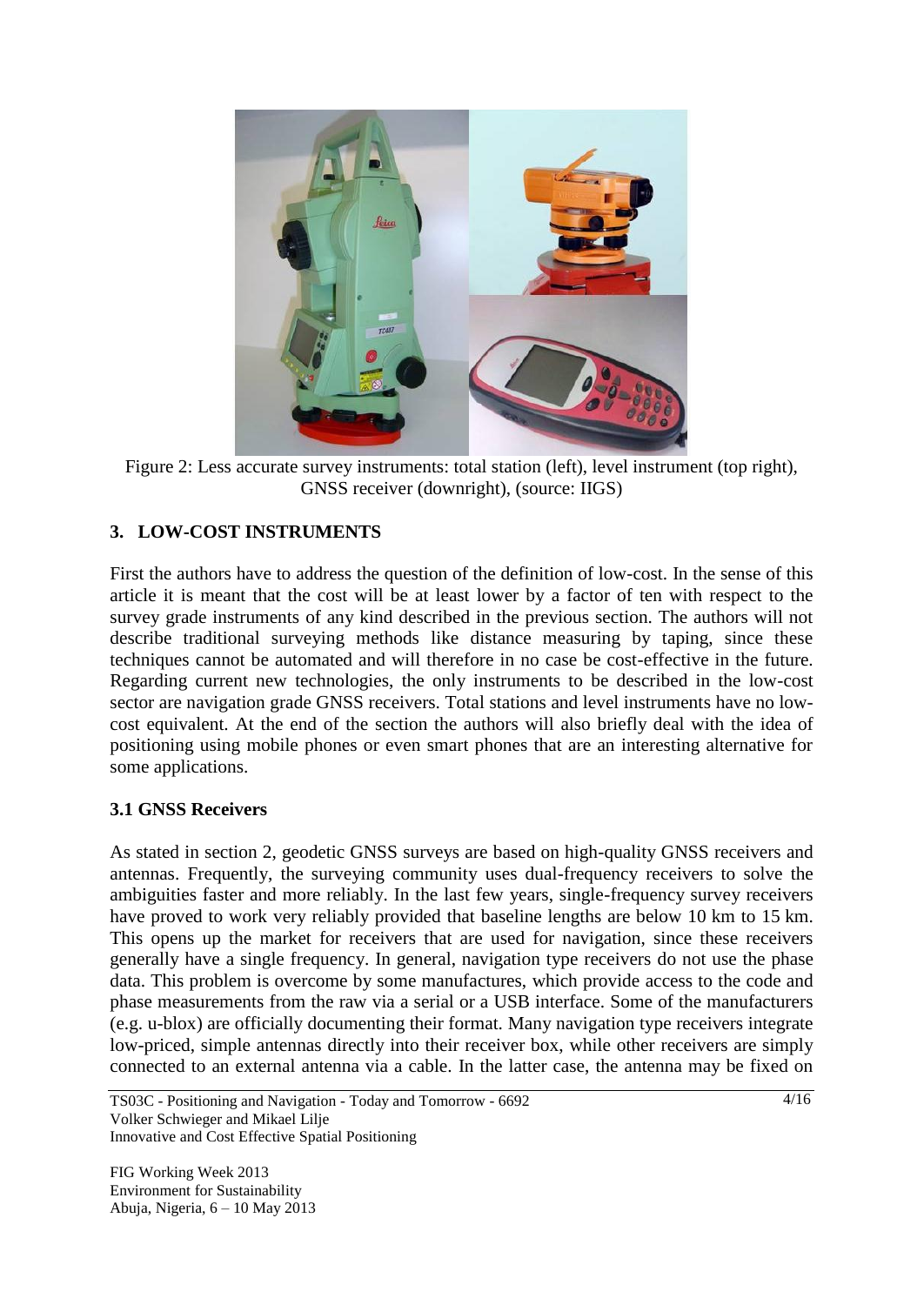the roof of a car using a magnet on the antenna casing. Portable antennas usually range in price but start at several €s. In general however, an antenna and a receiver are sold as a package (Weston & Schwieger, 2010).

The performance quality of navigation type receivers can be improved by using precise geodetic antennas. In this case the cost-effectiveness is clearly reduced. Figure 3 presents the combination of a u-blox low-cost receiver with a charge controller, a battery, a W-LAN router as well as the antenna together with a choke-ring produced at the Institute of Engineering Geodesy at the University of Stuttgart (IIGS). The position standard deviation may reach more or less the same values like survey grade one-frequency receivers, meaning the mm level (Zhang & Schwieger, 2013). Currently the influence of the choke-ring is investigated at the IIGS. The costs for a complete system including the above equipment is around 2 000  $\epsilon$ . A choke ring increases the costs significantly.



Figure 3: Low-Cost GNSS System (left, Zhang et al., 2012) and Antenna with Choke Ring (right, Zhang & Schwieger, 2013)

## **3.2 Mobile Phones and Smart Phones**

Other low-cost instruments that may be used for positioning are mobile phones or smartphones which are able to determine the position through the mobile phone network or simply by using a built-in GNSS chip. For GSM network positioning standard deviations between 30 metres up to some kilometres occur, depending on the methodology (see e.g. Schwieger 2007). Relying on the built-in GPS chip delivers standard deviations of some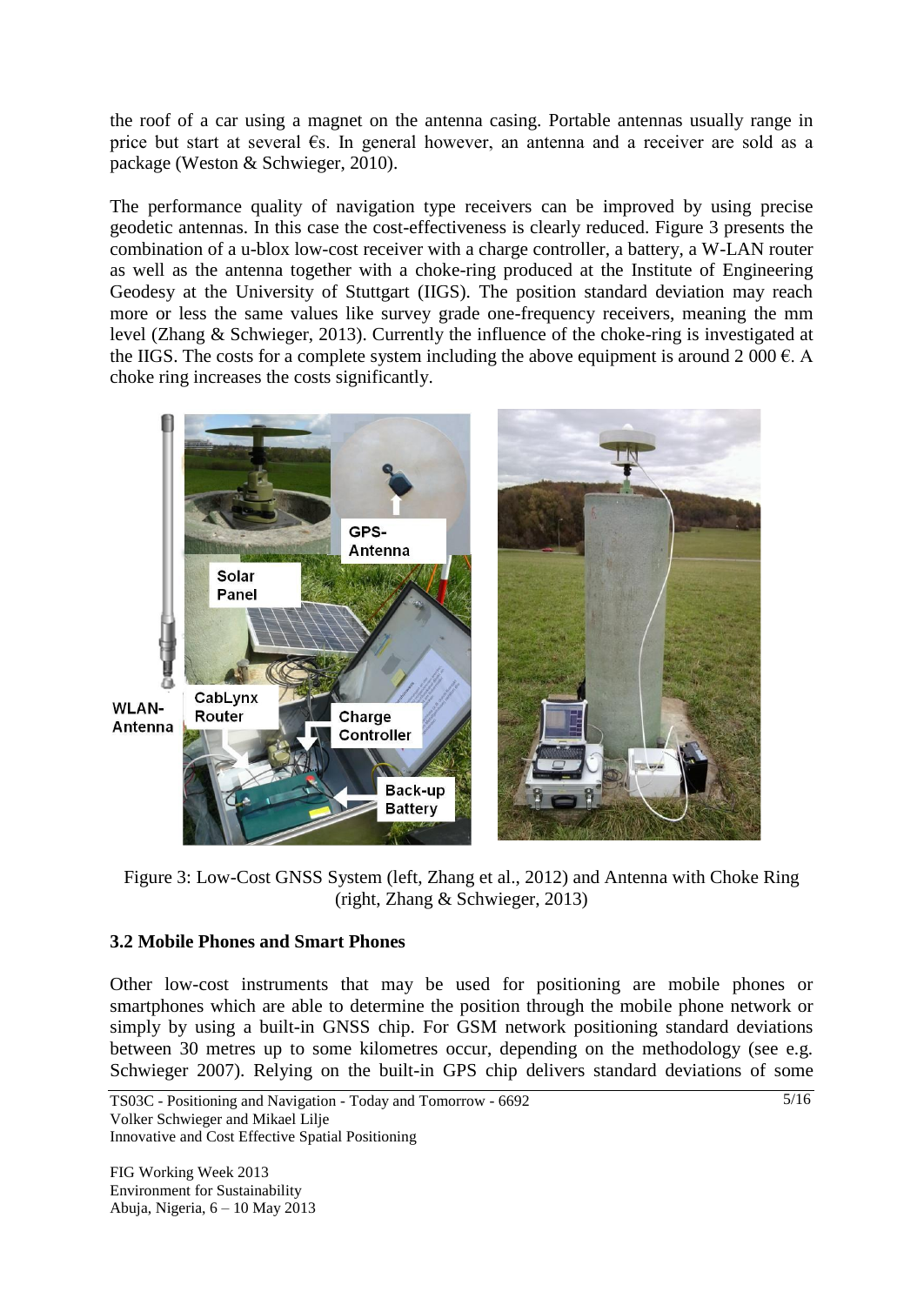meters with possible outliers up to the hundred meter level. For all these tasks the problems of centring the instrument and the coincidence of mechanical centre and electronic antenna centre need to be solved and restrict the accuracy respectively. Using so-called assisted GNSS (A-GNSS) for the differential case one may reach a more reliable accuracy numbers at the same level. If phase data would be included, standard deviations on the low-cost level could be reached provided that the mentioned centring and centre problems can be solved. Up to now this has not been implemented by the mobile phone providers, but it would be possible to do so (Wirola, 2008). The costs for mobile phones or even smartphones can be estimated to zero, since is already the standard for any person working in the field.

# **4. POSITIONAL INFRASTRUCTURE**

## **4.1 Reference Frames**

From a spatial information perspective, it is common for spatial datasets and geographical information data to extend over national or regional boundaries and for the global surveyors or organisations across continents. In this situation it is necessary to have a common reference frame for the collection, storage, visualisation and exchanging of information. The harmonization, not only nationally or regionally but globally, is very important. ITRF is the most accurate reference frame that existing worldwide. ITRF is defined by the International Earth Rotation and Reference System Service (IERS). The present trend is that more and more regions as well as countries are using a solution based on ITRF. Reference Systems (ITRS) are computed at different epochs and the solutions are called ITRF.

WGS84 or the World Geodetic System 1984 is the geodetic reference system used by GPS. It was developed for the United States Defence Mapping Agency (DMA), now called NGA (National Geospatial - Intelligence Agency). Although the name WGS84 has remained the same, it has been enhanced on several occasions to a point where it is now aligned on the cmlevel to ITRF2000 at epoch 2001.0 (Schwieger et al., 2009).

The International Committee on GNSS (ICG) was formed as a result of recommendations of the UN Committee on the Peaceful Use of Outer Space (COPUOS), ratified by the General Assembly of the UN. The permanent secretariat for ICG is situated at the United Nations Office for Outer Space Affairs. As part of the role of ICG, the web portal of ICG [\(http://www.oosa.unvienna.org/oosa/en/SAP/gnss/icg.html\)](http://www.oosa.unvienna.org/oosa/en/SAP/gnss/icg.html) reports on the current situation regarding the development of the various GNSS as well as their alignment to ITRS. It is very clear that interoperability between the GNSS is important. A GNSS receiver in the future will be able to use the signals sent from the different GNSS.

# **4.2 Continuous Operating Reference Station (CORS)**

A Continuous Operating Reference Station (CORS) is a permanently installed geodetic quality receiver and antenna that is positioned over a monument or point which collects GNSS data 24 hours a day, every day of the year. Today it is very common that an organization establishes a number of stations in a network. More or less every country has at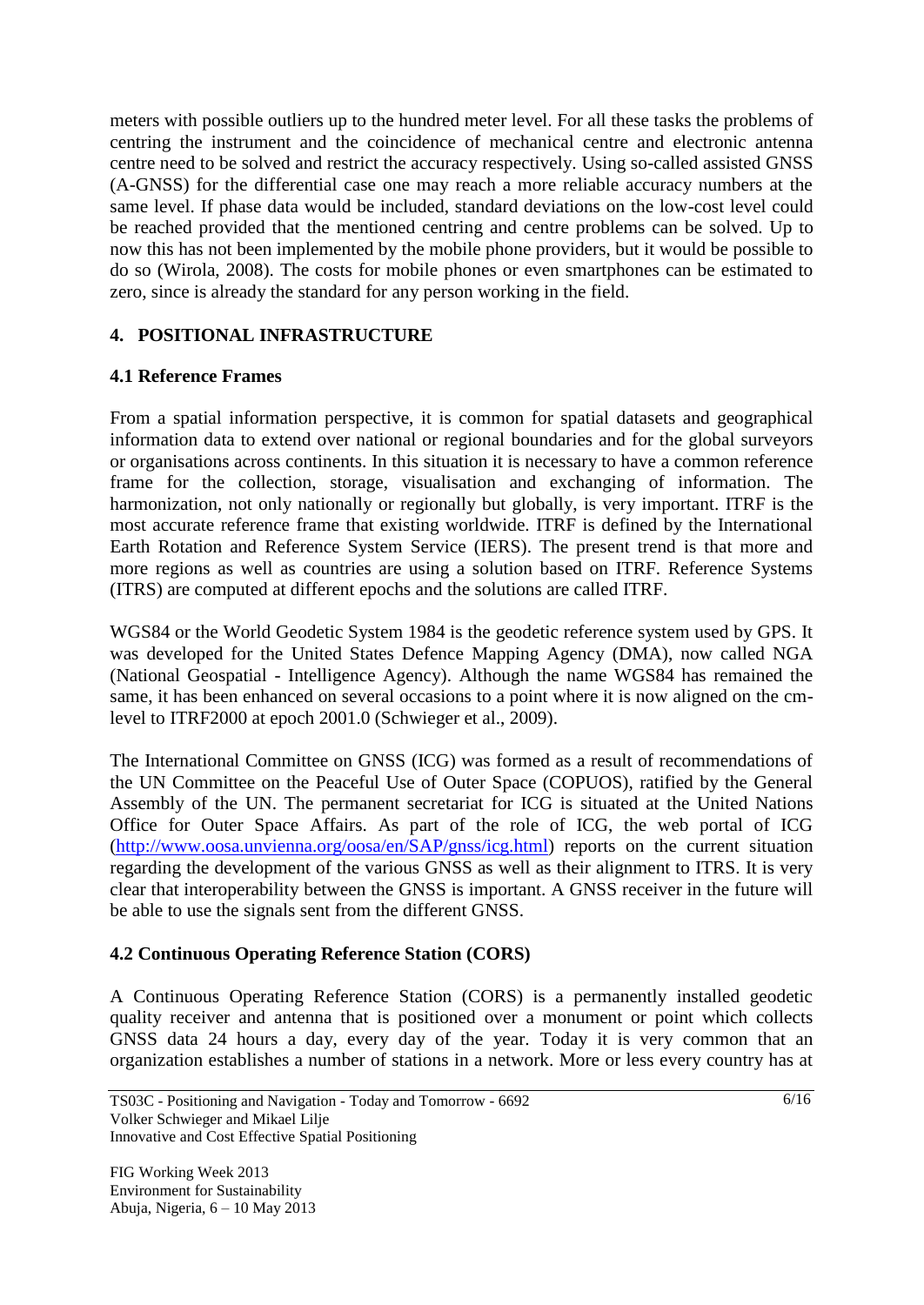least a network covering the major cities. Several countries also have networks covering the entire nation. The majority of the developed countries do have it, but also a major number of developing countries have so, too. The CORS network is used to define the reference frame in the specific country and this reference frame should be aligned with the international ITRF.

A surveyor working with GNSS receivers can use the information from a CORS to position points. A CORS can also be used for long-term studies geodynamic effects as well as climate change. A modern form of using a CORS network enables positioning accuracies that approach one centimetre or better, even in real time relative to a worldwide network, such as the ITRF, or to a local network.

For all practical purposes, the ITRF based geodetic datum and WGS84 are the same for the epochs defined. The difference is below the cm-level for each coordinate. As a consequence it is very rare that the reference frame for GNSS CORS (Continuously Operating Reference Station) networks is not based on ITRF.



Figure 4: Example of a CORS station (SWEPOS, Sweden)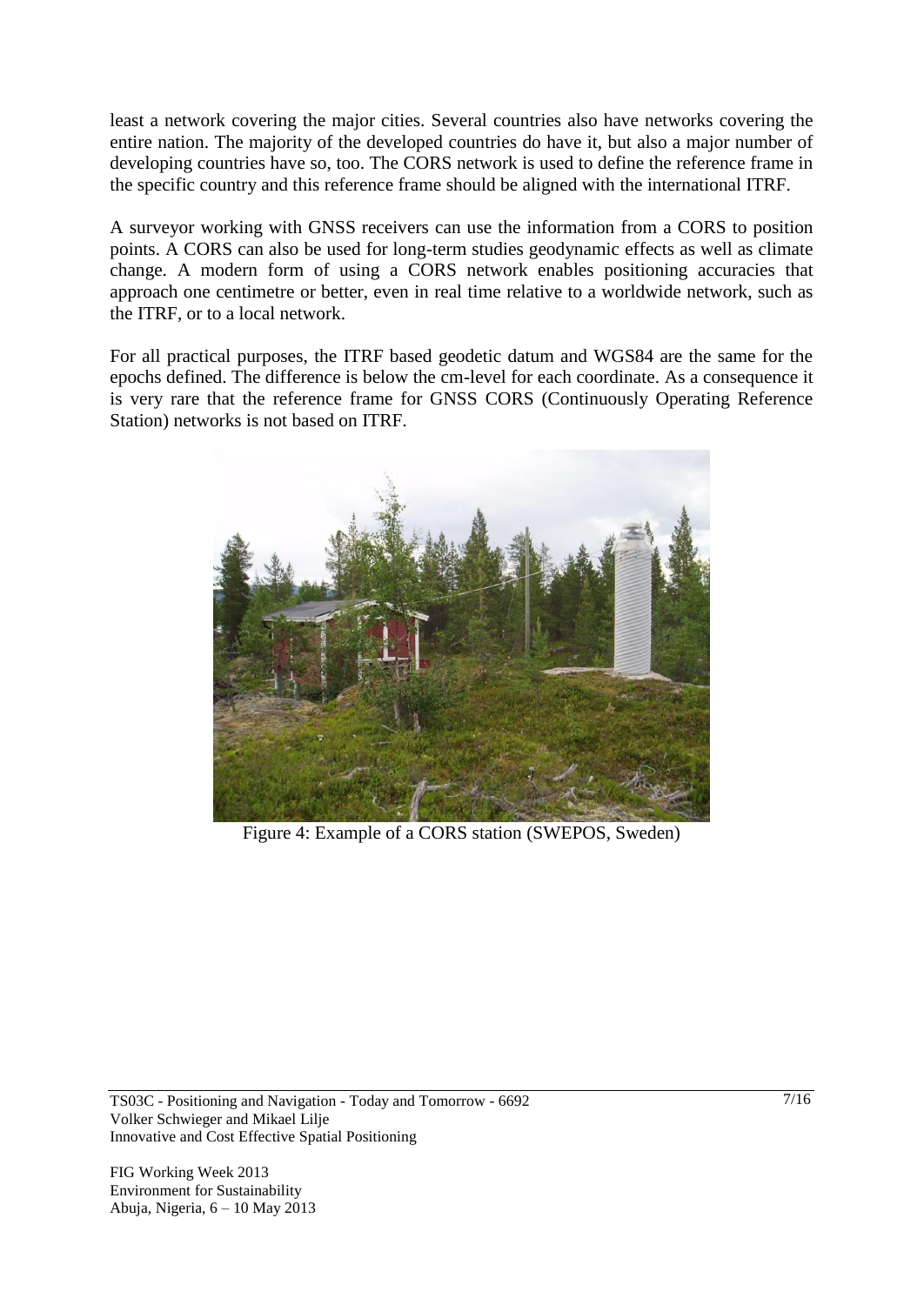

Figure 5: SWEPOS CORS network design

## **4.3 Mobile Phone Network**

For GNSS real time positioning (RTK) as well as for direct positioning using mobile phones (compare sections 2 and 3), this network has to be available and accessible. Although it is not regarded as positional infrastructure at a first glance, it has to be accepted as positional, too. Figure 6 shows the typical structure of a GSM network including different colours for different cells that are the base in any case for some of the positional information available within the network.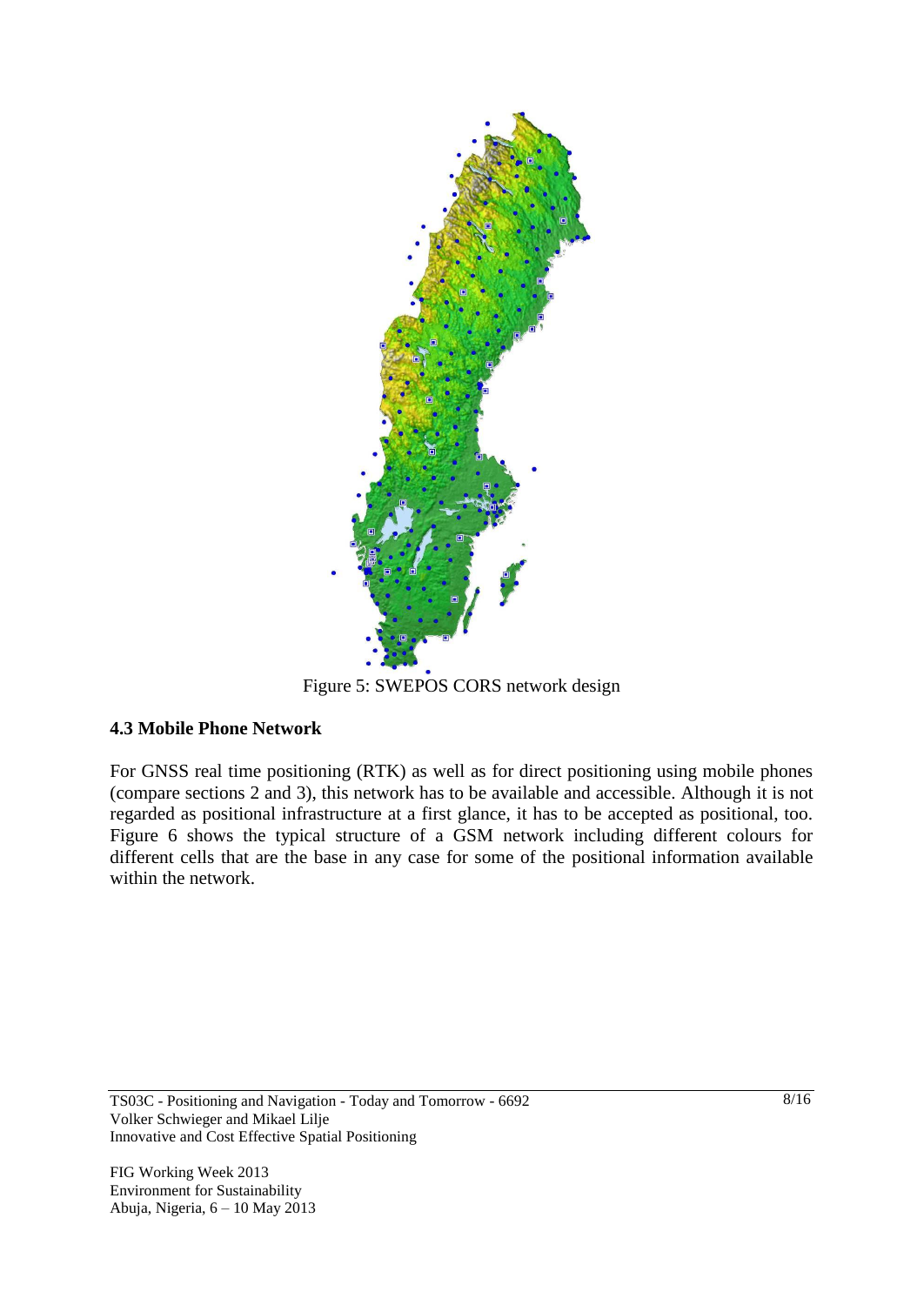

Figure 6: Exemplary mobile phone network with cells and antenna locations and orientations (source: IIGS)

## **4.4 Access to Positional Infrastructure**

As stated above it is important to get access to positional infrastructure, since a global or national unified datum is only possible through this infrastructure, e.g. cadastral measurements with legal involvement are only valid if they are referred to the national datum. Additionally, there are positioning techniques needing the infrastructure as an essential part for the positional task, like the GNSS RTK measurements or the positioning through the mobile phone network. This means that the access to positional infrastructure is important for the surveyors, but also for any other user that needs to position. There are two levels of access: the post-processing level (access to Reference Frame, e.g. total station or normal PDGNSS) and the real time level (access to networks, e.g. RTK and mobile phone positioning). The access may be not possible due to lack of infrastructure or due to high access costs for the users, like fees for the information itself as well as for the communication. It is important that the infrastructure is built up nationwide and worldwide and that the access is possible with no or very low costs, so that positioning can be realized homogeneously and cost-effective (compare section 6). The cost for a user mainly consists of the fees of the network provider and possibly the costs for communication (e.g. based on a mobile phone contract).

#### **5. NEW DEVELOPMENTS**

## **5.1 Spatial Data Acquisition**

In the last ten years the point-wise data acquisition has been complemented by area-wise or better spatial measurements. The most important is Terrestrial Laser Scanning (TLS) showing a strong practical importance for cultural heritage applications, documentation of industrial complexes or railway environment as well as typical engineering tasks like tunnel convergence measurements and the documentation of road damages. Laser scanners measure two angles and the distance to non-marked points. The data rate can be more than a million points per second and the spatial resolution may reach the mm level for distances below 100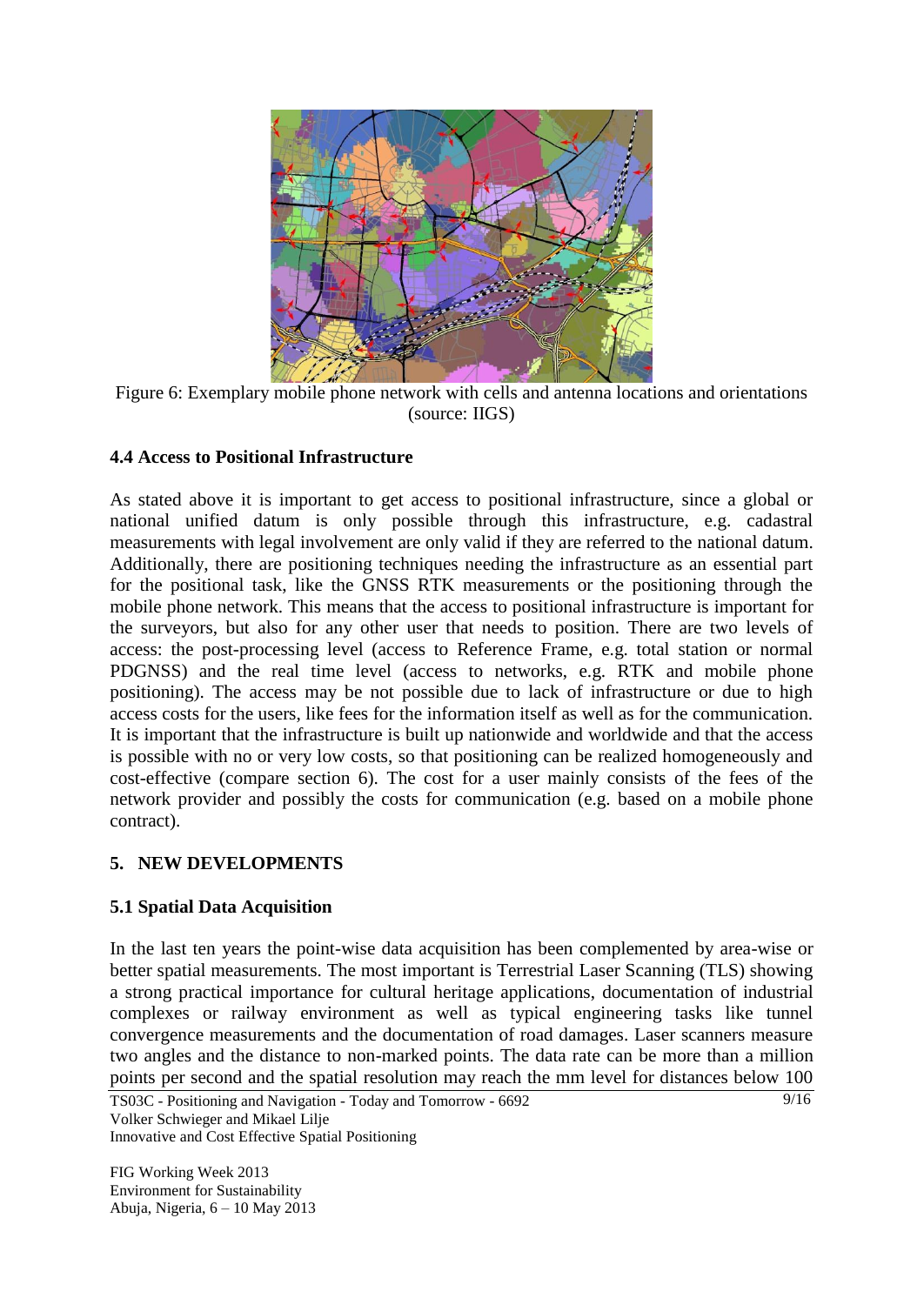m. The range of instruments depends on the measurement principle: the phase comparison scanners are restricted to around 160 m. In contrast, impulse scanners reach a maximum distance of 4 km. But these values really depend on the products. Nowadays, the standard deviation for individual points is between one mm and one cm. Phase comparison scanners show the best values. Figure 7 shows three recent terrestrial scanners. The main advantage of the laser scanners are their spatial features. This means that lines, surfaces and bodies are acquired without the need for a person of touching the object to be surveyed. With other words, the whole object can be acquired, documented, analysed and visualized. On the other hand it is more difficult to measure marked points (e.g. only by spheres). This means, the scanners cannot, or can only be used with severe difficulties, for point positioning for surveying or geodetic tasks like cadastral surveys (e.g. Staiger, 2003). The investment costs vary from 30 000  $\epsilon$  to 100 000  $\epsilon$  including equipment and software.



Figure 7: Laser Scanners (Sources: Faro, Riegl, Zöller & Fröhlich)

Other spatial acquisition methods are terrestrial photogrammetry and the new technology ground-based radar. In principle, the well-established photogrammetric method delivers the same spatial data as TLS (point clouds) with a slightly lower accuracy in most configurations. Ground-based radar is still within the development phase and needs special arrangements to get spatial data. Currently, it is well suited for detection of movements in one direction with a very high accuracy in the mm level (Rödelsperger. 2011).

For all these techniques the access to reference frames is important, as long as the acquired object shall be integrated into global or national maps or plans, which is the case for most of the surveying tasks. Besides, the time to acquire complete objects is much shorter with respect to point-wise measurements. The draw-backs are the enormous data volume (360°scan with highest resolution: 10 GB acquired in 1h 20 m) and the high time exposure for processing, analysis, and modelling of the acquired data. In general one assumes that processing takes longer than data acquisition by a factor of three to five.

## **5.2 Spatial Kinematic Data Acquisition**

TS03C - Positioning and Navigation - Today and Tomorrow - 6692 Volker Schwieger and Mikael Lilje Innovative and Cost Effective Spatial Positioning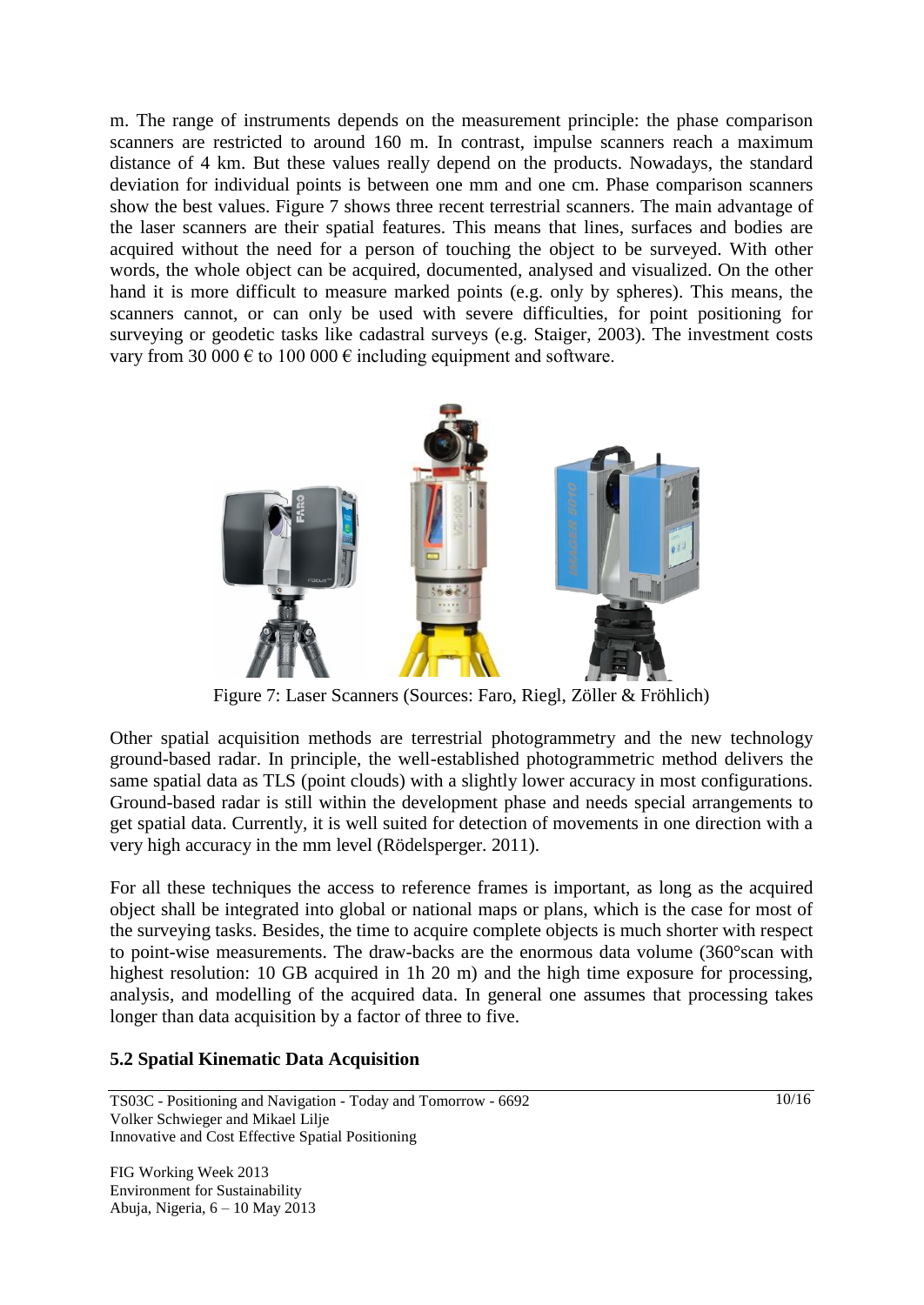Spatial data acquisition is the first step to speed up the acquisition in the field. The next step is to move the sensor or the multi-sensor system (e.g. Schwieger, 2012) during acquisition. Additionally, the acquisition is continuous and needs synchronisation of the different sensors. The general term for this kind of measurement system is mobile mapping systems. In general, these systems are mounted on a car or a van consisting of several laser scanners, cameras, and video cameras for spatial data acquisition. Access to the reference frame is guaranteed by GNSS - inertial measurement unit combination and by acquisition of reference points with known coordinates. Besides, the carrier of the acquisition system can be a satellite, an aircraft, an unmanned aerial vehicle (UAV) or a railway carriage. Additionally a new development shows that a laser scanner can be carried on foot by a single person. The most interesting current development are the UAVs mainly carrying a camera and some positioning sensors like GNSS or IMU, as the payload is restricted to some kilograms. In general, the standard deviations and the spatial and temporal resolution correspond to the static spatial acquisition methods. Naturally, the results depend on the integrated sensors and the integration method of the different sensor information like loosely or tightly coupled Kalman Filter. The time exposure during data acquisition is further decreasing, whereas the processing exposure is increasing with respect to time and complexity. It has to be stated that these tasks can only be fulfilled by specialized companies one has to contact. A standard surveyor cannot built up this complex sensor integration nor realize the complex data evaluation.

#### **6. COST-EFFECTIVE POSITIONING AND DATA ACQUISITION**

In this section the authors have to discuss the term of cost-effective at first. This term should be defined in the way of fulfilling the requirements with lowest available costs. These requirements may be the accuracy, e.g. given as standard deviation, or other quality measures. Also the time may be specified by a given deadline. In this case, costs or even accuracy may be less important. Other requirements may be a compulsory special procedure or acquisition method, e.g. point-wise GNSS determination or spatial object determination by TLS. It is very important to mention that the investment costs are only one part of the budget. Highly important are the personnel costs that vary definitely among different countries, e.g. developed and developing countries. So, cost-effectiveness may look quite different for different countries. Furthermore, the cost-effectiveness may even change in dependence of the salaries and therefore the personnel costs, when a developing country transforms into an emerging economy and finally into a developed country. Consequently, the following table can only give rough ideas for decisions with regard to instruments and surveying methods to fulfil the requirements cost-effectively.

This chapter highlights the economic benefits associated with the reduction of working or investment costs by implementing the above mentioned techniques. In the following approximated values and intervals are introduced for personnel. The authors use an interval from 1  $\epsilon$  per hour (lowest level, developing countries) to 70  $\epsilon$  per hour (developed countries) to get a rough estimation. The costs per year are roughly computed by 20 working days a month and 8 working hours a day. For the investment costs the authors assume that the instruments are used for five years, meaning that the investment costs are divided by five to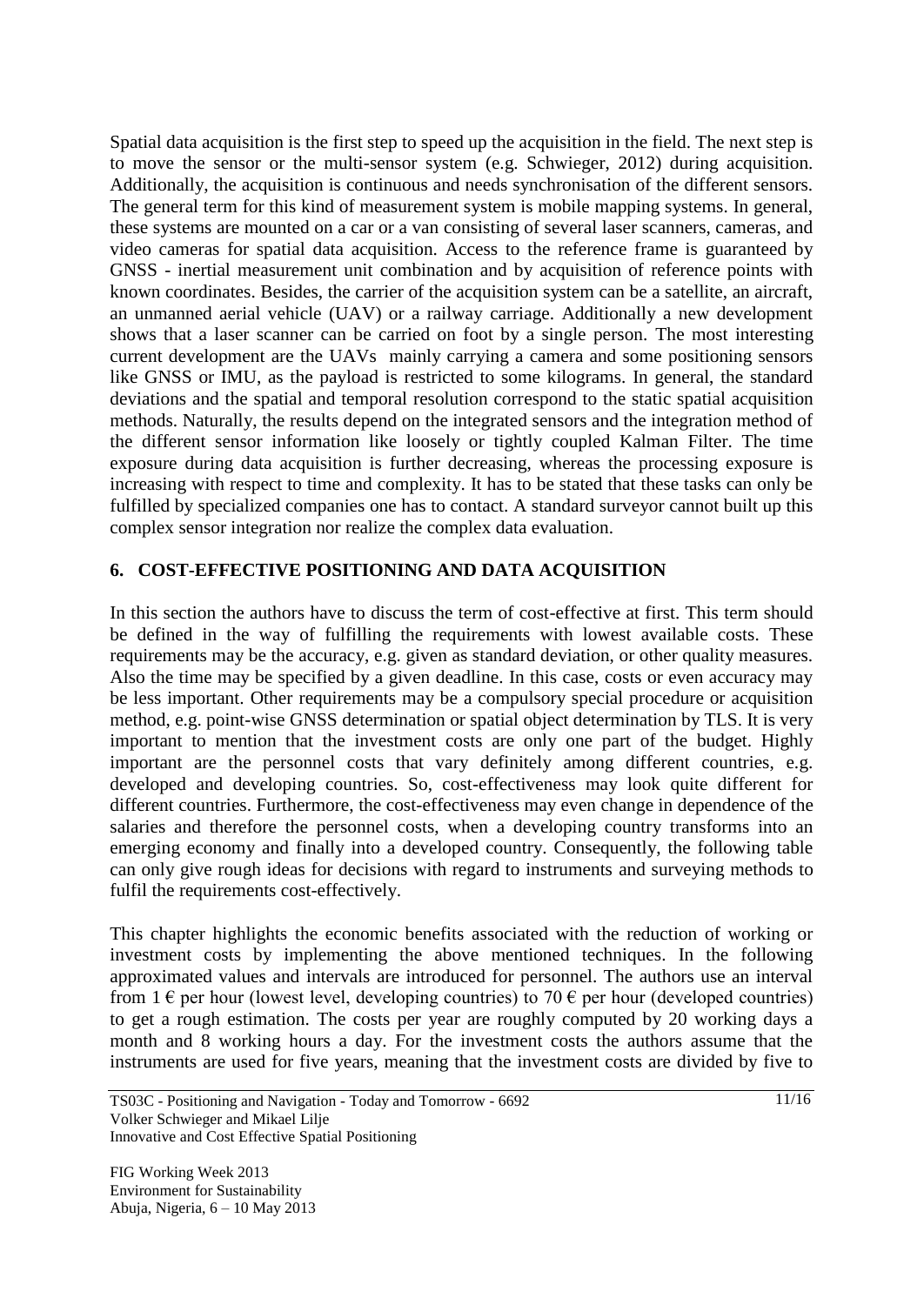get the annual costs. For example a geodetic dual-frequency receiver having a price of 20 000  $\epsilon$  results in 4 000  $\epsilon$  operational costs per year.

The simplest decisions can be taken in case an accuracy requirement is given and the different instruments need the same personnel for operation. In this case the investment costs are the only relevant costs. A good example would be the use of a non-motorized total station for staking out. In this case it makes sense to use the instrument with the lowest costs in case that it reaches the required accuracy. For example a total station showing an angle measurement standard deviation of 0.3 mgon and a distance measurement standard deviation of 1 mm is superior to one with the respective values like 3 mgon and 5 mm. However, if one has to reach e.g. a 2 cm point standard deviation, the total station with the lower accuracy is sufficient and by the way more cost-efficient. This will become more complex if the superior total station is robotic and only one person is needed to carry out the survey. In the nonrobotic case one would need two persons to conduct the survey. Here, personnel costs are coming up. The decision whether the investment for a robotic station is cost-effective depends on these costs. The same is valid for GNSS measurements. First the authors only have to look at the price of GNSS receivers (2 frequency survey grade, 1 frequency survey grade, lowcost). In a second step, using CORS or CORS networks will economize the costs for one receiver and the personnel costs for one worker. This has to be compared to the costs for the communication and the CORS network fees. The estimation which variant is more costeffective is realized afterwards.

| TWOTO IT DOUBLOIL INMULTA OUGOU ON INTOGRAPHONE CODED ONLY |                            |                   |                  |  |  |  |  |
|------------------------------------------------------------|----------------------------|-------------------|------------------|--|--|--|--|
| <b>Instrument</b>                                          | <b>Max. Accuracy</b>       | <b>Investment</b> | Invest per year  |  |  |  |  |
| <b>Type A</b>                                              | 1 cm                       | $8000 \in$        | 1600€            |  |  |  |  |
| <b>Type B</b>                                              | $0.5 \text{ cm}$           | 15 000 €          | 3 000 $\epsilon$ |  |  |  |  |
| <b>Type C</b>                                              | $\mathop{\rm Im}\nolimits$ | 25000€            | $5000 \in$       |  |  |  |  |

Table 1: Decision matrix based on investment costs only

Table 1 shows a very simple decision matrix in which one can enter with the standard deviation required and look for the instrument delivering such accuracy. For example for a requirement of 2 cm a type A instrument is sufficient and consequently the most costeffective way to perform the measurements in case that the office has enough work for this accuracy level. If most of the tasks need 0.5 cm or even more the purchase of a type A instrument is not reasonable. This matrix is formally valid for different kind of instruments like total stations and GNSS receivers or even level instruments. To fill this table with concrete data is not useful since the figures will vary at least on an annual base; everybody can do this task based on data that is available to him. The same is valid for the numerical values of the standard deviations; these are depending on the instruments available and purchasable.

The second case is applicable to methods where personal competes to investment costs, e.g. motorized total station economizes one person or additional fees compete with investment or/and personnel costs e.g. RTK with or without CORS. Table 2 shows a possible decision matrix including the most important cost factors. The assumed investment costs for this table are 25 000  $\epsilon$  for a total station, 30 000  $\epsilon$  for a robotic station, 20 000  $\epsilon$  for a survey grade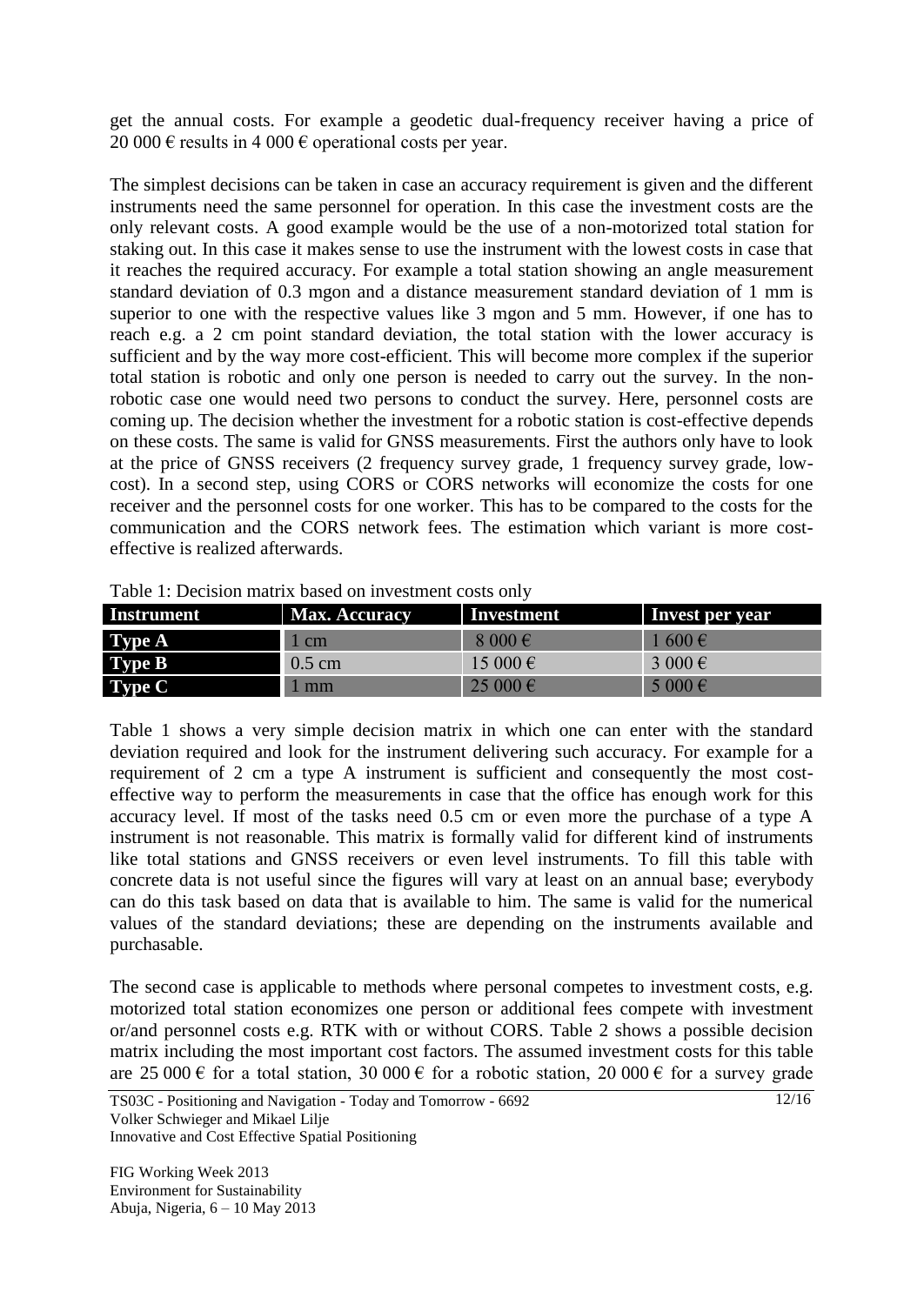GNSS and  $2000 \in$  for a low-cost GNSS system. The authors point out that the numbers and prices in the table should not guide your decision, since all cost factors may look quite different in your country and for your company. Obviously any personnel reduction shows a very high effect on the overall costs in the developed countries indicated with (70  $\epsilon$ ), however investment has a low influence. Regarding developing countries investment costs are of greater importance and may influence the overall costs significantly.

| <b>Instrument</b>                              | Max.<br>Accur<br>acy | <b>Invest</b><br>per<br>year | <b>Personnel</b><br>per year /<br>$(1 \epsilon)$ | <b>Personnel</b><br>per year /<br>$(70 \epsilon)$ | Fees<br><b>Commun</b><br>ication<br>per year | <b>Overall</b><br>costs<br>$(1 \epsilon)$ | <b>Overall</b><br>costs<br>$(70 \in)$ |
|------------------------------------------------|----------------------|------------------------------|--------------------------------------------------|---------------------------------------------------|----------------------------------------------|-------------------------------------------|---------------------------------------|
| <b>Total Station</b>                           | mm                   | 5 000€                       | 4000€                                            | 270 000 €                                         | ۳                                            | 9 000€                                    | 275 000€                              |
| <b>Robotic Total</b><br><b>Station</b>         | $1 \text{ mm}$       | $6000 \in$                   | $2000 \in$                                       | 135 000 €                                         | L,                                           | $8000 \in$                                | 141 000 €                             |
| <b>GNSS</b><br>(2 receivers)                   | $2 \text{ mm}$       | $8000 \in$                   | 4000€                                            | 270 000 €                                         |                                              | 12 000€                                   | 278 000 €                             |
| <b>GNSS</b><br><b>CORS</b><br>(1)<br>receiver) | $2 \text{ mm}$       | 4000€                        | 2000€                                            | 135 000 €                                         | 1000€                                        | 7 000€                                    | 140 000 €                             |
| <b>Low-Cost</b><br><b>GNSS</b>                 | $5 \text{ mm}$       | $1000 \in$                   | 4000€                                            | 270 000 €                                         |                                              | 5 000€                                    | 271 000€                              |
| <b>Low-Cost</b><br><b>GNSS</b><br><b>CORS</b>  | $5 \text{ mm}$       | 500€                         | 2000€                                            | 135 000 €                                         | $1000 \in$                                   | 3500€                                     | 138 000 €                             |

Table 2: Decision matrix taking into account personnel and investment costs

The last comparison of cost-effectiveness is valid for huge data amounts. Here, a comparison among point-wise techniques, static and kinematic spatial data acquisition is realized. One has to take into account that kinematic acquisition can only be realized by experts who have to be paid for the job. This means that investment costs, personnel costs as well as assignment costs need to be compared to each other. For this case the comparison has to take the time into account, since e.g. TLS or Mobile Mapping are fast data acquisition techniques in the field, but require a lot of work in post-processing. In general, one assumes a factor of five between data acquisition and post-processing for TLS. Also these figures are very subjective. Table 3 gives a rough estimation for a street of 500 m length including the acquisition of the facades. All costs are determined for the time needed. For fieldwork the different sensors show the following performance: robotic total station 8 days, TLS 2 day, Mobile Mapping 1 hour. In the office the post processing may be: robotic total station 1 day, TLS 5 days, Mobile Mapping 5 days. The investment costs base on the following figures: robotic station 30 000  $\epsilon$ and TLS 100 000  $\epsilon$ . The investment costs are calculated for the time period during which data acquisition is carried through (8 or 2 days). This presumes that the instrument is really in use all day and all year. The authors know that this assumption is optimistic and has to be adapted according to the company.

13/16 Table 3: Decision matrix for huge data amounts (example: street of 500 m length including

TS03C - Positioning and Navigation - Today and Tomorrow - 6692 Volker Schwieger and Mikael Lilje Innovative and Cost Effective Spatial Positioning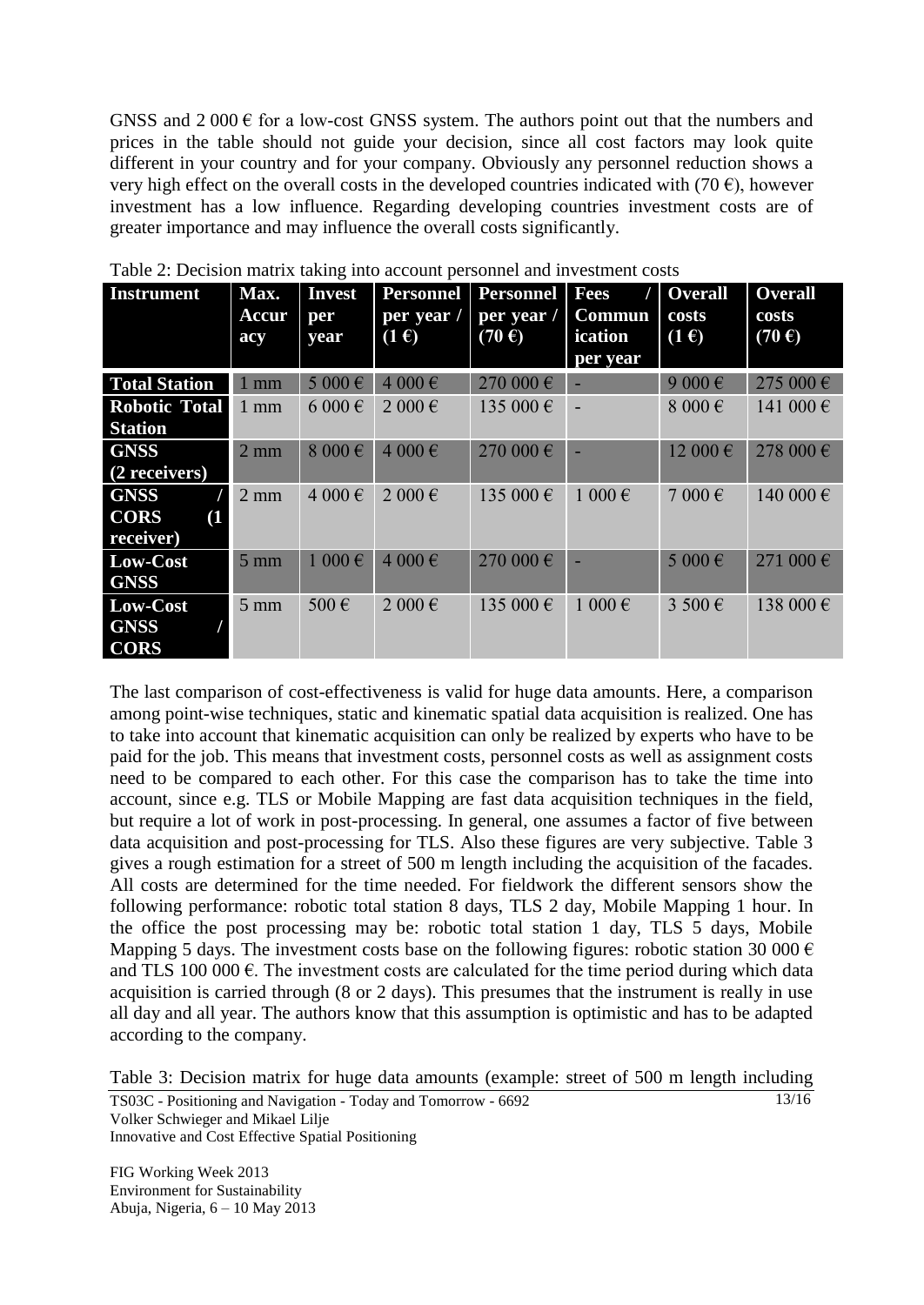| facades)                                         |                         |               |                                                           |                                                        |                          |                                           |                                            |
|--------------------------------------------------|-------------------------|---------------|-----------------------------------------------------------|--------------------------------------------------------|--------------------------|-------------------------------------------|--------------------------------------------|
| <b>Method</b>                                    | Max.<br><b>Accuracy</b> | <b>Invest</b> | <b>Personnel</b><br>$(1 \epsilon)$ :<br>field /<br>office | <b>Personnel</b><br>$(70 \in )$ :<br>field /<br>office | Assign-<br>ment<br>costs | <b>Overall</b><br>costs<br>$(1 \epsilon)$ | <b>Overall</b><br>costs<br>$(70 \epsilon)$ |
| <b>Robotic</b><br><b>Total</b><br><b>Station</b> | 1 mm                    | $1000 \in$    | $64 \text{ } \in 78 \text{ } \in$                         | 4480€<br>560€                                          |                          | $1072 \in$                                | 6040€                                      |
| <b>TLS</b>                                       | $2 \text{ mm}$          | 830€          | $16 \in 740 \in$                                          | $1120 \text{ } \in \mathcal{V}$<br>2 800 €             |                          | 886€                                      | 4 750 €                                    |
| <b>Mobile</b><br><b>Mapping</b>                  | $2 \text{ mm}$          |               |                                                           |                                                        | 10000€                   |                                           | 10000€                                     |

The surprising result of this table is the fact that a TLS is more effective than a total station if huge amounts of data are acquired and the instrument is in use every day. This result is achieved despite the much higher investment costs. This is valid for developed as well as for developing countries. Using the assumed costs introduced in this table, Mobile Mapping would be the most expensive method, but it would be the fastest, since an expert is realising everything in a short time period. Please keep in mind that all the cost figures are subjective, especially the mobile mapping figures are not based on real experience.

## **7. SUMMERY AND OUTLOOK**

This contribution presented the well-known positioning techniques and showed some new technical developments especially with respect to area-wise and spatial data acquisition. Different accuracy levels and application fields were presented, too. On the other hand the importance of reference frames and positional infrastructure could be highlighted. Additionally, it could be shown that these infrastructures may even help to be more costeffective. Finally, a first approach was presented regarding decision tables based on accuracy as requirement and overall cost as output. Other requirements as time or reliability could be chosen and need another decision base. The exact personnel and investment costs need to be known for a decision. This work has to be carried out by each individual surveyor in a company or in an office. The development of general, detailed and more sophisticated tables is the future work to be focused on.

TS03C - Positioning and Navigation - Today and Tomorrow - 6692 Volker Schwieger and Mikael Lilje Innovative and Cost Effective Spatial Positioning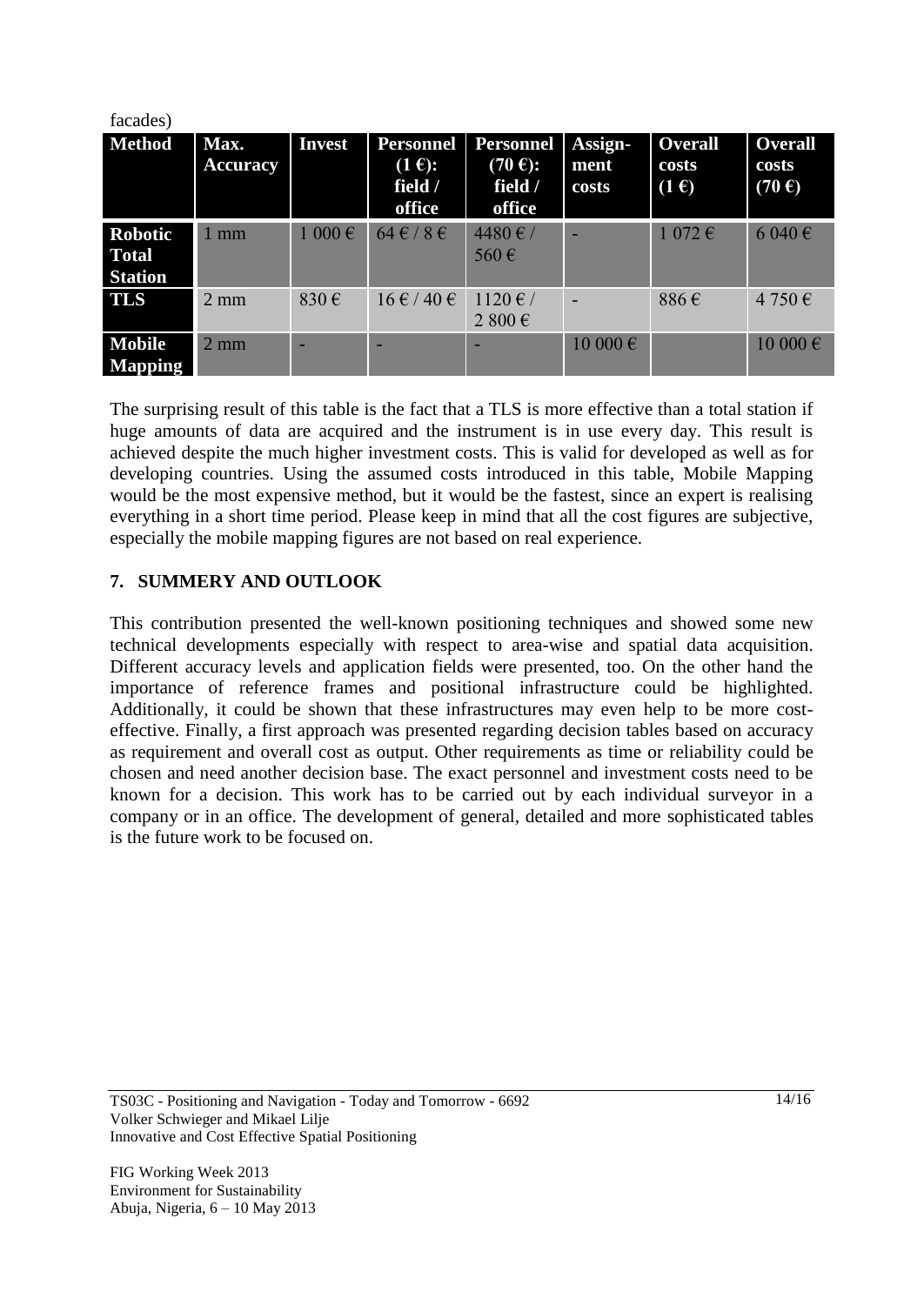#### **REFERENCES**

- Deumlich, F., Staiger, R. (2002): Instrumentenkunde der Vermessungstechnik. Wichmann Verlag, Heidelberg.
- Rödelsperger, C. (2011): Real-time Processing of Ground Based Synthetic Aperture Radar (GB-SAR) Measurements. Deutsche Geodätische Kommission, Reihe C, No 668, München, Germany.
- Schwieger, V. (2012): Challenges of Kinematic Measurements. FIG Working Week, Rome, Italy, 06.-10.05.2012.
- Schwieger, V. (2007): Positioning within the GSM Network. Proceedings on 6th FIG Regional Conference, San Jose, Costa Rica, 12.-15.11.2007.
- Schwieger, V., Lilje, M., Sarib, R. (2009): GNSS CORS Reference Frames and Services. 7th FIG Regional Conference, Hanoi, Vietnam, 19.-22.10.2009.
- Seeber, G. (2003): Satellite Geodesy. Walter de Gruyter, Berlin.
- Staiger, R. (2003): Terrestrial Laser Scanning: Technology, Systems and Applications. 2nd FIG Regional Conference, Marrakech, Morocco, December 2-5, 2003.
- Weston, N.D., Schwieger, V. (2010): Cost Effective GNSS Positioning Techniques. FIG Publication No 49, FIG Commission 5 Publication. The International Federation of Surveyors, Copenhagen, Denmark, 2010.
- Wirola, L. (2008): High-accuracy Positioning for the Mass Market. FIG Working Week 2008, Stockholm, Sweden, 14.-19.2008.
- Zhang, L., Stange, M., Schwieger, V. (2012): Automatic Low-cost GPS Monitoring System using WLAN Communication. FIG Working Week, Rome, Italy, 06.-10.05.2012.
- Zhang, L., Schwieger, V. (2013): Investigation regarding Different Antennas Combined with Low-cost Receiver, FIG Working Week, Abuja, Nigeria, 06.-10.05.2013.

#### **BIOGRAPHICAL NOTES**

#### **Prof. Volker Schwieger**

- 1983 1989 Studies of Geodesy in Hannover
- 1989 Dipl.-Ing. Geodesy (University of Hannover)
- 1998 Dr.-Ing. Geodesy (University of Hannover)
- 2004 Habilitation (University of Stuttgart)
- 2010 Professor and Head of Institute of Engineering Geodesy, University of Stuttgart

#### **Mr. Mikael Lilje**

Mr Lilje is the Head of the Geodetic Research Department at Lantmäteriet (the Swedish mapping, cadastral and land registration authority). He graduated with a M.Sc. with emphasis on geodesy and photogrammetry from the Royal Institute of Technology (Stockholm, Sweden) in 1993. He has been working at Lantmäteriet since 1994, mainly at the Geodetic Research Department. He is the chair of FIG Commission 5 during the period 2011 and 2014 as well as member of the Presidium of the Nordic Commission on Geodesy and the national member to the Euro-SDR.